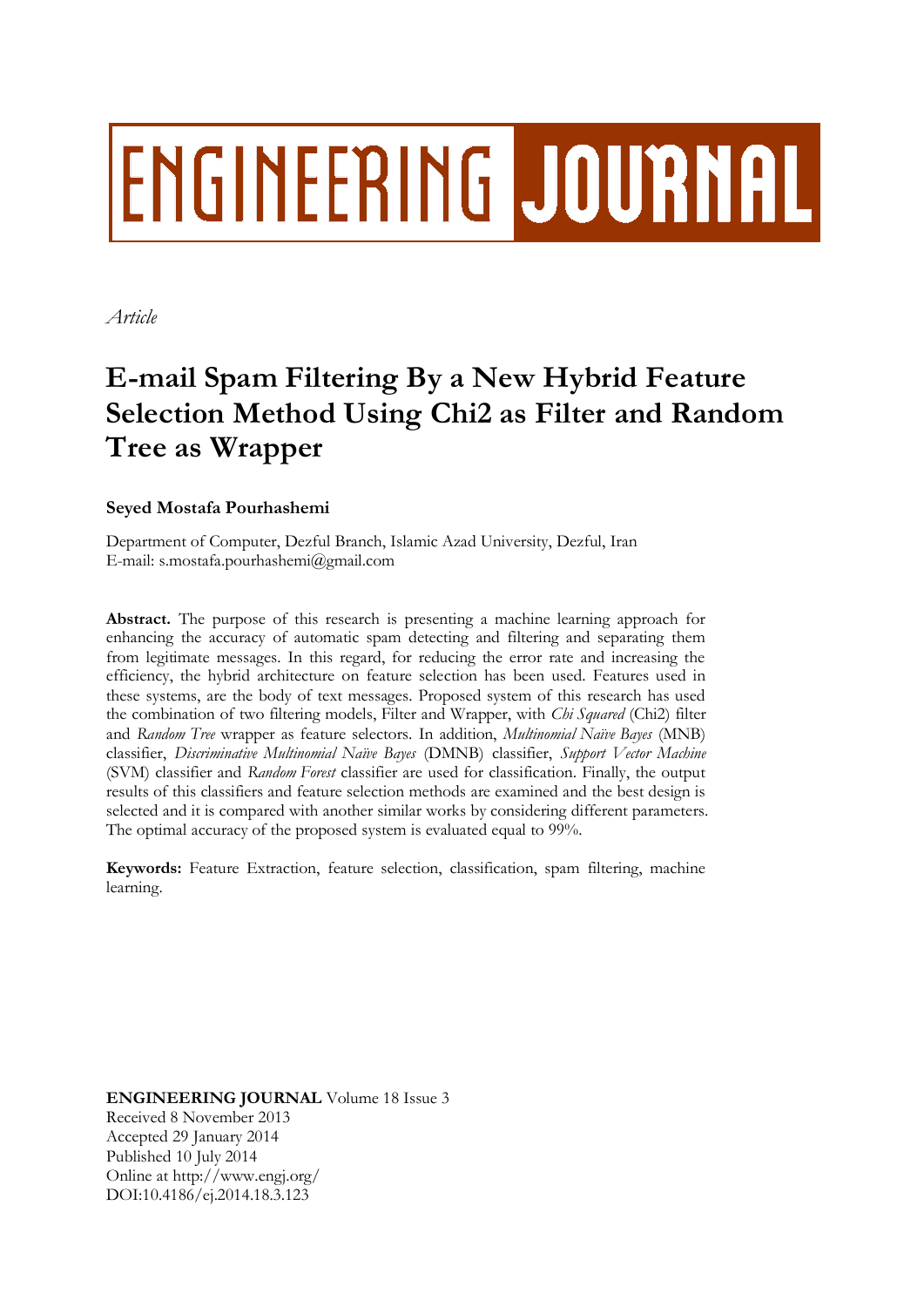# **1. Introduction**

In Recent years, the massive rises in the Internet and low cost of E-mail have attracted a lot of attention of the most of advertisers of markets. As a result, receiving a high volume of unwanted messages which are increasing day by day, have become commonplace for users. These unwanted messages are called Spam [1]. Spams, in most cases are advertisements for advertising suspicious, plans for getting rich fast and seemingly legitimate services [2].

Spams are annoying for most of users, because not only beginning to diminish the reliability of e-mails, even users are affected by Spam due to the network bandwidth wasted receiving these messages and the time spent by users distinguishing between Spam and normal (legitimate) messages and damaging to the recipient system via malwares and viruses carried By spams [1].

Nowadays, There are many ways which designed to remove spam. This methods use different techniques for analyzing of E-mail and to specify that whether it is spam or legitimate mail.

Among all spam filtering approaches, Machine Learning technique has the best and high performance in spam classification. This method does not require any special rules. Instead, it needs many messages that nature of them (spam or legitimate) is identified, as training instances for the system. A special algorithm is used for training the system for finding the rules of message classification [3].

Ultimately, what we want to achieve is a spam filter which it can be represented as a *f* function which it specifies that received message *m* is spam or legitimate.

If we show all the received messages by *M*, Then we can say that we are looking for a function *f* defined by Eq. (1).

$$
f: M \to \{S, L\} \tag{1}
$$

Figure 1 shows an overview of a spam filter that is used in most modern filters which acts based on machine learning.



Fig. 1. An illustration of some of the main steps involved in a spam filter.

A brief description of the various parts of Fig. 1 is as follows:

- Preprocessing: At this phase, first all the words in the message are separated, then based on an preliminary analysis, Stop words like a-are-is-of… which do not help in classification, are separated among them and the remaining words use to determine that whether it can be a appropriate feature in classification or not, and these are sent to the next stage if these have the right conditions.
- Feature Extraction and Selection: In this section, Preprocessing phase output words, are examined based on some primary filter and the rules and conditions which designer Considers. Finally, specified number of words are selected as the main features. The selected features which are used in training the system and message classification, have important roles in the final performance of filter.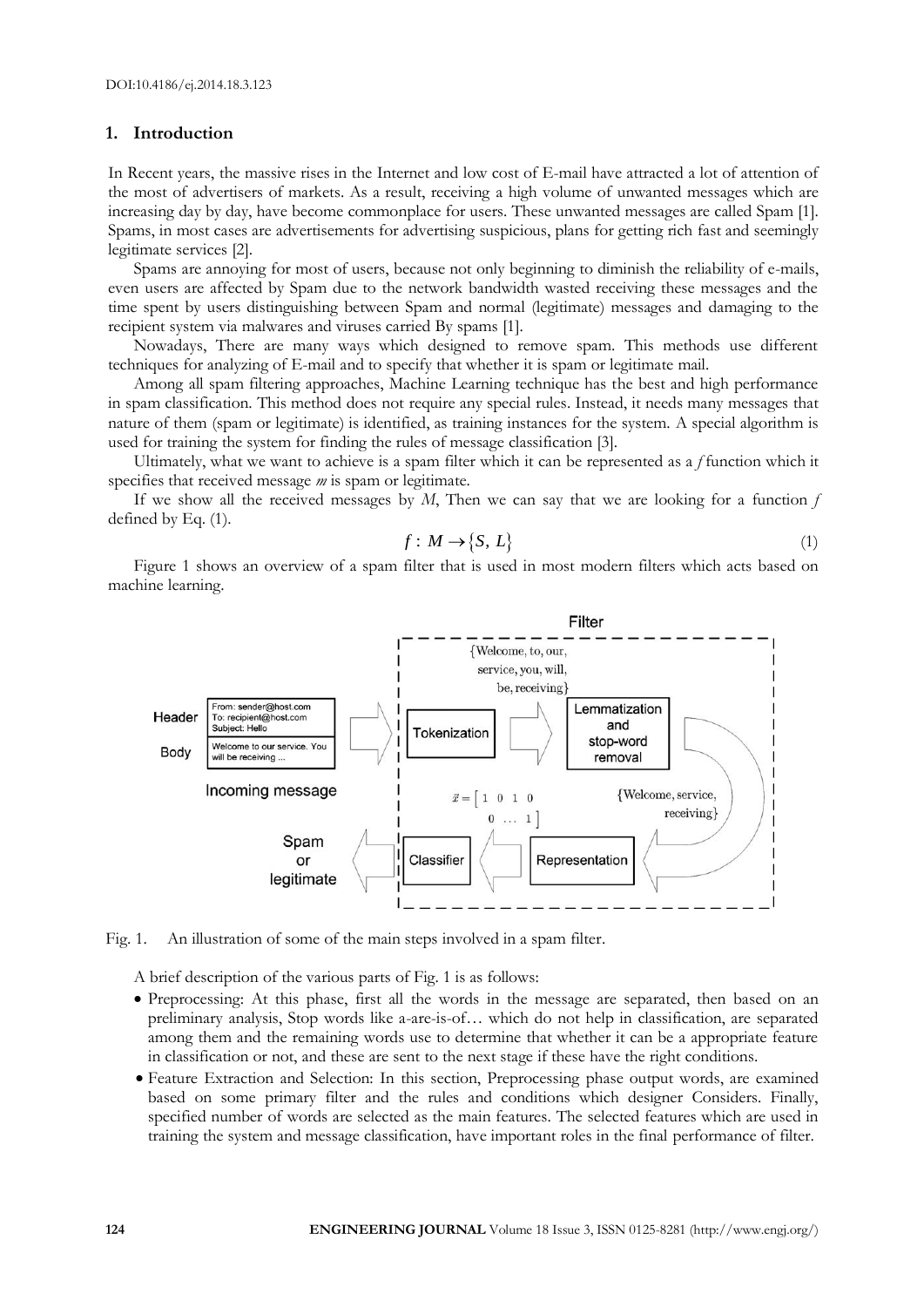- Training the system: After selecting optimal features, we need to train the system. In this phase, from training instances, a database will be created based on optimal features, which the system is trained by it.
- Classification: In this phase, system decides whether or not it's spam, by checking the input message and based on the training that the system has been.
- Spam / Legitimate: Based on the final result of filter, Message is placed in the appropriate folder [4].

# **2. Theory**

In the general case, the problem of spam filtering can be displayed as Eq. (2).<br>  $C_{\text{spam}}$ ; if *m* is spam

$$
F(m,\theta) = \begin{cases} C_{\text{spam}} & \text{if } m \text{ is spam} \\ C_{\text{leg}} & \text{if } m \text{ is legitimate} \end{cases}
$$
 (2)

while *m* is the message should be classified, *ɵ* is vector of parameters, *Cspam* and *Cleg* are labels which are assigned to message. In most of spam filters which act based on machine learning, *ɵ* is the result of the training of classifier on pre-collected data set. Specifications of the whole system is introduced by Eq. (3).

$$
M = \{(m_1, y_1), ..., (m_n, y_n)\}, \quad y_i \in \{C_{spam}, C_{leg}\}\tag{3}
$$

while  $m_1, m_2, \ldots, m_n$  are marked as spam or legitimate by  $y_1, y_2, \ldots, y_n$  labels, and  $\theta$  is training function [5].

A filter which acts based on machine learning, uses a set of labeled data for training and analyzing (a set which previously collected and the judgment has been performed about them, whether they are spam or legitimate).

#### **2.1. Related works**

In reference [6], by using Sliding Window and appropriate method in counting of word frequencies on spam and legitimate messages, and using variance of event frequencies for feature selection and by using SVM & Naive Bayes classifiers, the performance reached to 96.8 %.

In reference [7], by using appropriate preprocessing based on clustering and using KNN (K-Nearest Neighbours) classifier, good results are obtained after classification.

In reference [8], the authors have developed a system called Filtron, in which by appropriate using of ngram method and Information Gain (IG) and Black-White Lists and using by Flexible Bayes, good results are obtained with uni-word terms.

In reference [9], by using a hybrid feature selection system based on document frequency and IG method, and using Adaboost for classification has very good results, and the performance reached to 98.3  $\frac{0}{6}$ .

In reference [10], by using a good translator for words which tokenizes them and removing the 100 more common words and by using the hybrid Naïve Bayes classifiers, good results are obtained.

In reference [11], by using hybrid semantic similarity and Adaptive Back Propagation Neural Network (ABPNN), very good results are obtained and performance reached to 98.6 %.

In reference [12], by using Logistic Regression (LR), new strategy presented which structure of any message stored in a Huffman tree, and for one message, one tree has been used. This method reached to 97.17 % for accuracy.

## **3. Methods**

In this section, by considering mentioned topics in sections  $1 \& 2$ , we will describe proposed methods (included Preprocessing, Feature Extraction and Feature Selection by different algorithms, and used classifiers), and more we will review how to create and operation of spam filter which acts based on machine learning.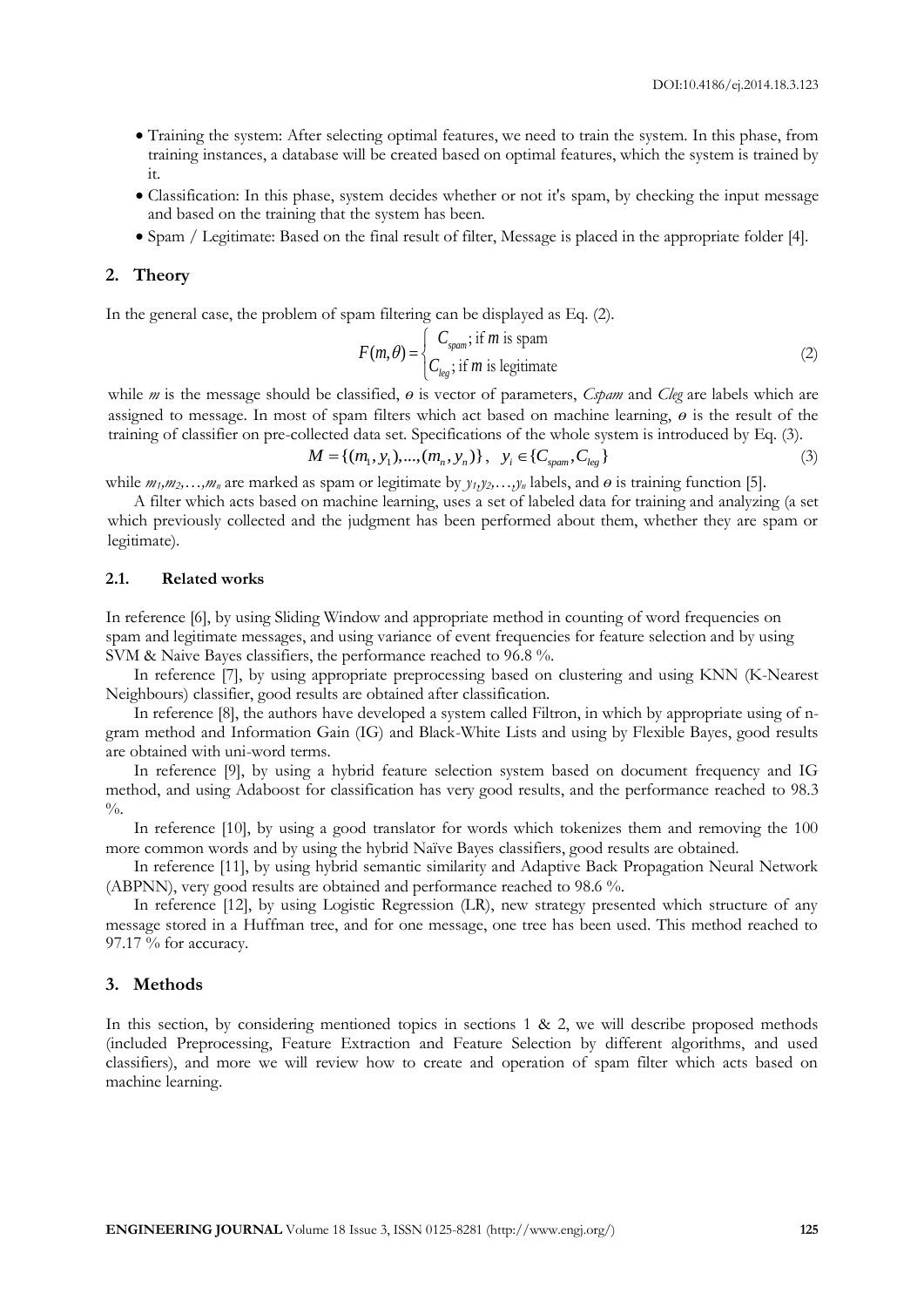# **3.1. Preprocessing**

The first phase should be done in order to create a filtering system, is Preprocceing. In this paper, we use the body of message which includes the main text of the message, for analysing messages.

The method which we have used to display features, is *N*-Gram with values *N*=1,2,3 which uni-word and dual-word and trey-word terms should be extracted among the body of text messages, to achieve this goal.

To determine that which features are useful for the system, the first thing to be done is preprocessing, that stop words which are not effective removed, and the words are tokenized (for example, elimination of *ing* & *ed* from end of verbs); as a result, the computational load of these features into the system, and the volume of preliminary information are reduced.

After the above preprocessing steps, we need a way to initialize the features. To do this, Term Frequency technique has been used. In this method, for each document, first, frequencies of each features are calculated and finally for the document, a vector is formed which included features with their frequencies [13]. The continuation of data mining is done by processing of these vectors.

## **3.2. Feature Selection**

Feature selection is the most important phase in data mining and machine learning. Feature selection is used to reduce the main extracting data, to be improved both in terms of computational load and achieves the highest performance.

# **3.3. The Used Feature Selection Method in this Paper**

We are dealing with a very large number of features, so for achieving the best result, we use hybrid feature selection method, which includes the methods which are handled in "Filter" approach. On the other hand, since all operations such as feature extraction and feature selection and finally classification not to be performed in parallel, we need to use of "Wrapper" method, while advantages of wrapper method also cannot be ignored.

Filter model selects features based on separate specifications of features and well-being of a feature. Wrapper model performs feature selection by using a classification algorithm (like Decision Tree), and it uses the high degree of efficiency as a metric to select the features. Hybrid model is a new method which uses advantages of Filter model and Wrapper model simultaneously. Independent tests are implemented on information and also function evaluation selects output subset [14]. The proposed process is shown in Fig. 2.



Fig. 2. Process of implementation and filtering in proposed method.

As it can be seen in Fig. 2, first primary data enters into filter 1. In this filter, Stop words, worthless words and Tokens are removed, it makes the original data size is somewhat reduced.

In filter 2, we use a filter which acts based on wrapper method, and it has more precision than filter 1. This filter is used to decrease the features, to find the optimal subset and to increase the performance of classifier. In classification phase, four classifiers (DMNB, MNB, SVM and Random Forst) are used that the output results of this filter and the results of reviewed classifiers will be presented in section 4.

# 3.3.1. Filter 1

The overall messages placed at filter1 as text documents and this filter uses Bag of Words (BoW) to show words per document. Term Frequency method is used to extract the words and to recognize the usefulness of them, that the frequency of each word per document is calculated and the features which are repeated lower that a threshold, will be removed.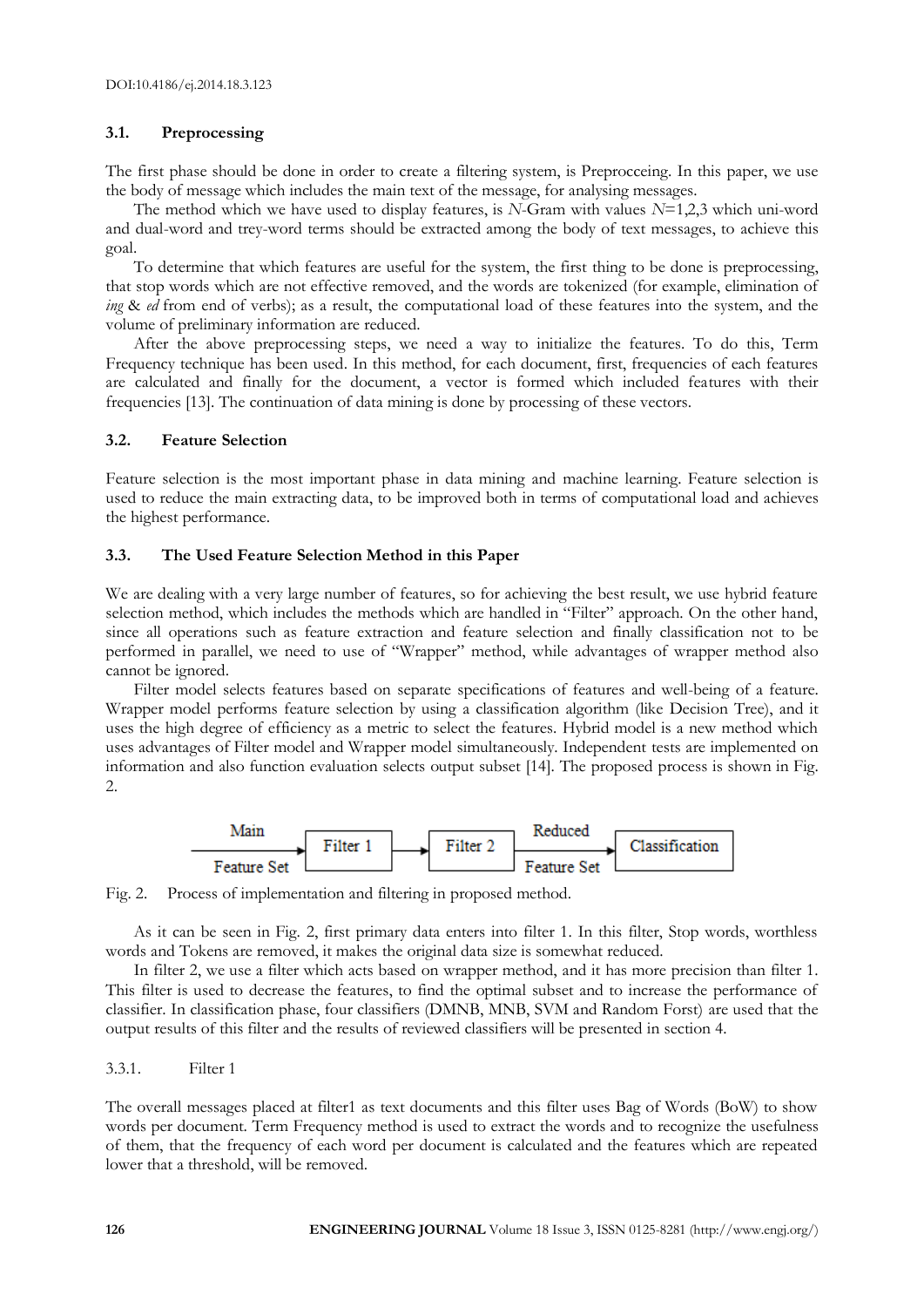Then, we should separate more useful features by special techniques. First we should calculate and analyze frequencies of each word in spam class and legitimate class separately. So we change the method of calculating the number of occurrences by defining two new parameters (according to Eq. (4)) for each feature.

$$
C_{s,x} = \frac{N_{s,x}}{N_s} \qquad , \qquad C_{h,x} = \frac{N_{h,x}}{N_h} \tag{4}
$$

The *Ch,x* and *Cs,x* parameters are calculated for each features. In above-mentioned equation, *N<sup>h</sup>* and *N<sup>s</sup>* represent the total number of legitimate (ham) messages and spam respectively. *Nh,x* is equal by total number of documents which contain *x*, and that message are one of legitimate messages.  $N_{s,x}$  is equal by total number of documents which contain *x*, and that message are one of spam messages. After calculating the above values, and by considering a threshold, we can check the features.

For a feature, if *Ch,x* and *Cs,x* parameters are very close together, then it represents that feature is distributed in spam & legitimate messages equally, thus it cannot be a good feature for separating both spam and legitimate classes. If  $C_{hx}$  and  $C_{sx}$  parameters have an appropriate difference (threshold) together, so the feature is repeated in one of classes more, and recognization of two classes can be done by the feature.

Then we have used Chi Squared technique as feature selector in filter 1. Chi Squared acts based on a statistical value called  $\chi^2$  [15].

### 3.3.2. Filter 2 (Wrapper)

Wrapper has important role in identifying spams using proposed methods, due to the high performance of classifier and selecting optimal subset. In this paper, we have used *Random Tree* [16] which performs based on wrapper.

# **3.4. Performance Evaluation of Classifier**

For evaluating the performance of a classifier, there are two categories of indicators, Information Retrieval and Decision Theory. But another problem that should be noted in evaluating a classifier is the costs for messages are being incorrectly classified. Accordingly, accuracy parameter cannot be suitable for evaluating classifier solely.

In the field of decision theory, if we consider spam class as Positive class, then *TP* and *TN* parameters based on Eq. (5) and (6) can be defined.

$$
\eta_p = \frac{n_{s,s}}{n_s} \tag{5}
$$

$$
\eta_m = \frac{n_{L,L}}{n_L} \tag{6}
$$

While  $n<sub>S</sub>$  is the total number of spams in data set, and  $n<sub>L</sub>$  is the total number of legitimates in data set. *nS,S* is total number of spams which are correctly diagnosed, and *nL,L* is total number of legitimates which are correctly diagnosed.

In the field of information retrieval, classification be tested based on Precision & Recall parameters. Precision parameter represents the total number of positive class instances that are correctly classified to the total number of instances which have been diagnosed as positive. Recall parameter represents the total number of positive class instances that are correctly classified to the total number of instances. Precision & Recall parameters are shown in Eq. (7) and (8) for spam class.

$$
P_{S} = \frac{n_{S,S}}{n_{S,S} + n_{L,S}}
$$
(7)

$$
r_{S} = \frac{n_{S,S}}{n_{S,S} + n_{S,L}}
$$
\n(8)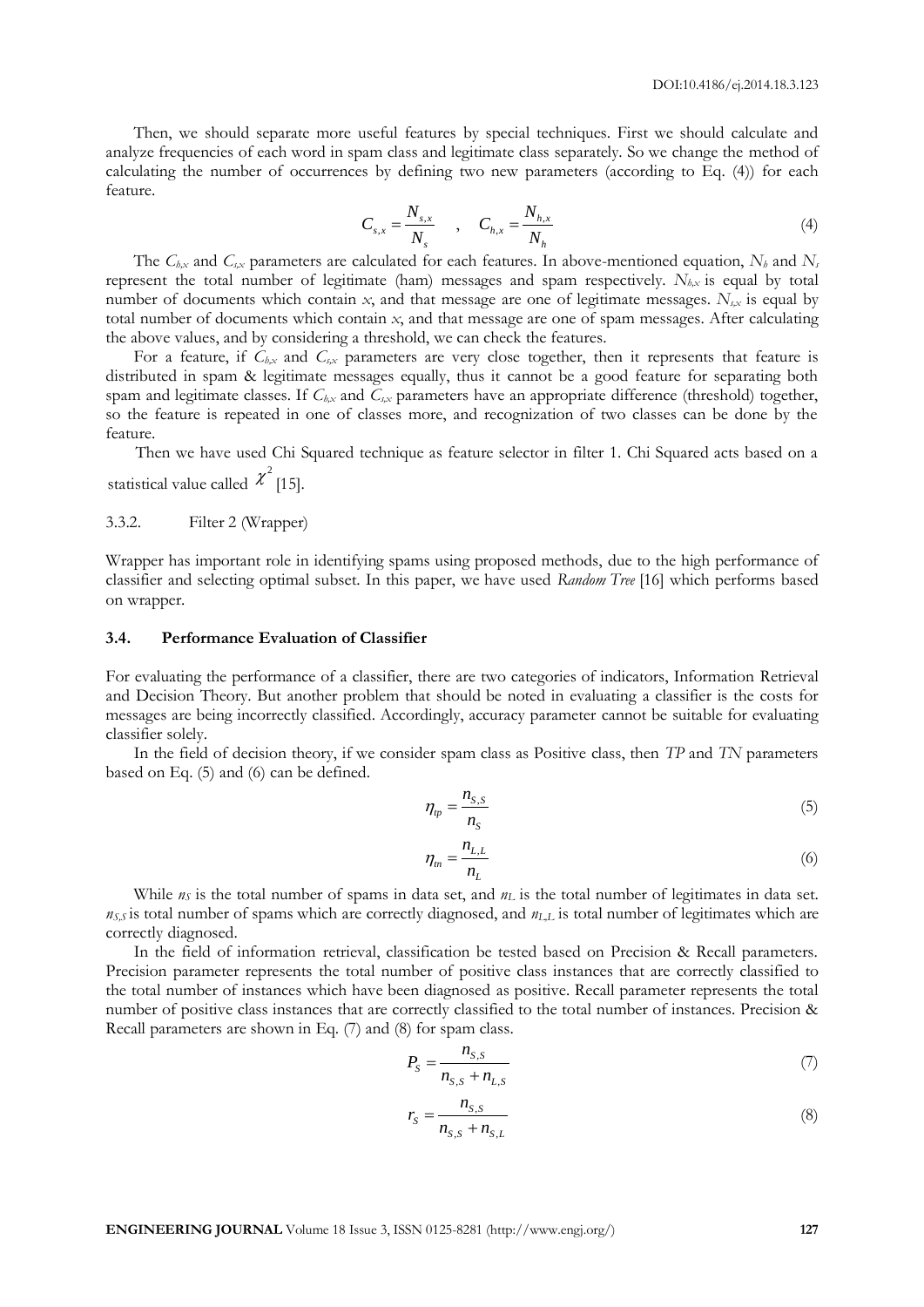By combining Precision & Recall parameters, another parameter is defined, called  $F_\beta$  which  $\beta$  is determined for exactitude. The value of  $\beta$  has been equal to 1 for most of the previous works. How to calculate the  $F_{\beta}$  parameter is shown in Eq. (9).

$$
F_{\beta} = (1 + \beta^2) \frac{r_s p_s}{\beta^2 p_s + r_s} \tag{9}
$$

In the proposed method, the value of  $\,\beta\,$  has been selected equal to 1.

#### **4. Results and Discussions**

In this section, how to implement the tools has been described, and then the output of the proposed method is presented, and finally, the results are compared with some of similar previous works.

To implement different parts of the designed system, we have used MATLAB version 7.14 for feature extracting and above-mentioned preprocessings and we have used updated version of Weka (version 3.7.9) for used filters and classifications.

#### **4.1. Used Data Set**

Each machine learning system requires a training set to train the system. In this paper, we have used LingSpam [17], as standard data set, including 2893 text messages which 2412 messages (about 83.37 %) are legitimate and 481 messages (about 16.63 %) are spam. In this data set, all of HTML tags and headers except Subject have been removed. We have used the third version of this data set. In test phase, we have used this data set (LingSpam data set) again in 10-folds cross validation mode. So we have used the LingSpam data set on both of training and testing phases.

In following, two messages of this dataset, are given as examples:

Message 1: Legitimate Message {Subject: job - university of utah.

the linguistics program at the university of utah invites applications for a one-year visiting assistant professor position to begin september , 1992 . minimum degree requirement is an a . b . d . candidates will be expected to teach an introductory undergraduate linguistics course and a course in american english for english teaching majors . they will also propose other undergraduate or m . a . level courses in general linguistics and sociolinguistics . send letter of application , curriculum vitae , sample publications , and three letters of reference to mauricio mixco , director , linguistics program , stewart building 213 , university of utah , salt lake city , ut 84112 . for further information you may telephone : 801-581 - 7432 or email dipaolo @ anthro . utah . edu .}

#### Message 2: Spam Message {Subject: please read .

payless typing service 1624 n . robberson springfield , mo 65803 ( 417 ) 865-7096 moongoddess @ wwn . net to whom it may concern , friday , may 1 , 1998 greetings ! my name is vania . i have recently started a home typing service . i am writing this letter not only to introduce myself , but to offer my services in the above area as well . included in this area of business are the following : typing / mailing , data entry , records / bookkeeping , billing , and various other services depending on you ' re individual needs . i am anxious to get started so please do n't hesitate to contact me . sincerely , vania juarez}

# **4.2. Separation the Words and Features**

Features are the most important part of each machine learning problem. In this paper, features are terms within text messages which should be extracted from body of text messages. To extract desired words, space character has been used as separator. In Table 1, the number of extracted features for words of length 1, 2, 3 are shown.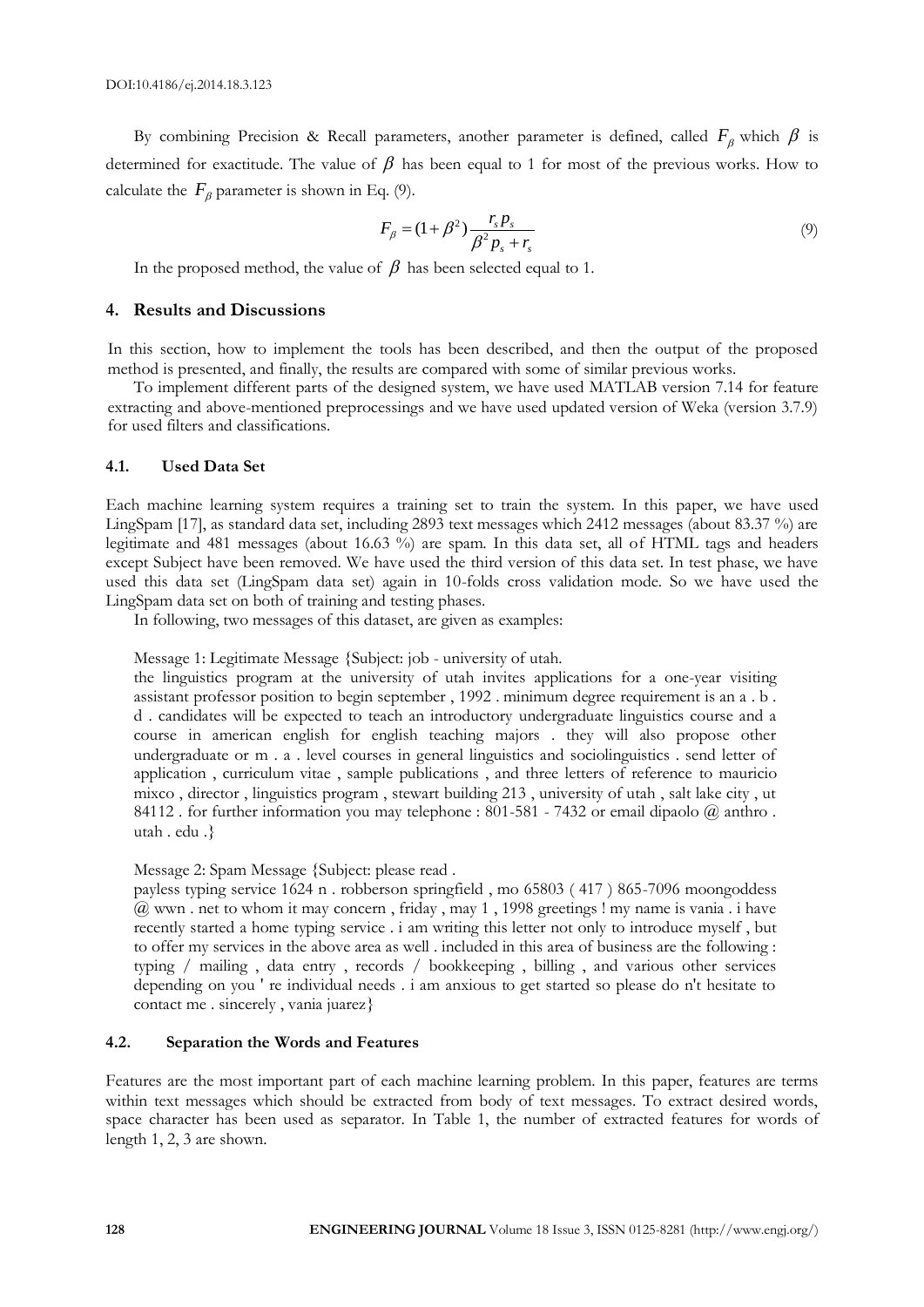| Length of terms | The number of extracted features |
|-----------------|----------------------------------|
| Uni-word        | 62089                            |
| Dual-word       | 125396                           |
| Trey-word       | 170341                           |

For accurate study and better test of the proposed method, we have lengths of terms in this research between uni-word and trey-word.

#### **4.3. Feature Selection Based on Filter**

Based on the got features in Table 1, it is necessary to eliminate redundant features. To do this, first the features have been studied by filter 1 described in the previous section. Results of the filter, are reduced set of features, which are reported in Table 2. Then the output of the filter will be given to filter 2.

| Table 2. | The output results of filter 1. |                                                                    |
|----------|---------------------------------|--------------------------------------------------------------------|
|          |                                 | Length of terms The number of features after applying the Filter 1 |
|          | Uni-word                        | 1540                                                               |
|          | Dual-word                       | 1942                                                               |
|          | Trey-word                       | 2209                                                               |

Feature reduction is done in filter 1, as mentioned in the previous section also, by considering a threshold and how to repeat the features in spam and legitimate messages. Because, with increasing length of the term, frequency of features will be changed in data set also, in this phase we have used different thresholds for different lengths of terms.

In this research, we have used *Chi Squared* (Chi2) as filter 1. The output of the filter is given to four classifiers *Multinomial Naïve Bayes (MNB)* [18, 19], *Discriminative Multinomial Naïve Bayes (DMNB)* [20, 21], *Support Vector Machine (SVM)* [22, 23] with normalized poly kernel and *Random Forest* [16, 24] with 100 random trees. The feature set which has higher accuracy for the most of classifiers, is sent to filter 2 and in this filter, number of features is reduced and the decreased feature set is sent to classifiers. It should be noted that all of classifications are done in 10-fold cross validation.

Figures 3, 4 and 5 show the accuracy of classifiers considering the Chi2 filter for uni-word, dual word and trey-word features.



Fig. 3. The results for Chi2 filter and uni-word terms.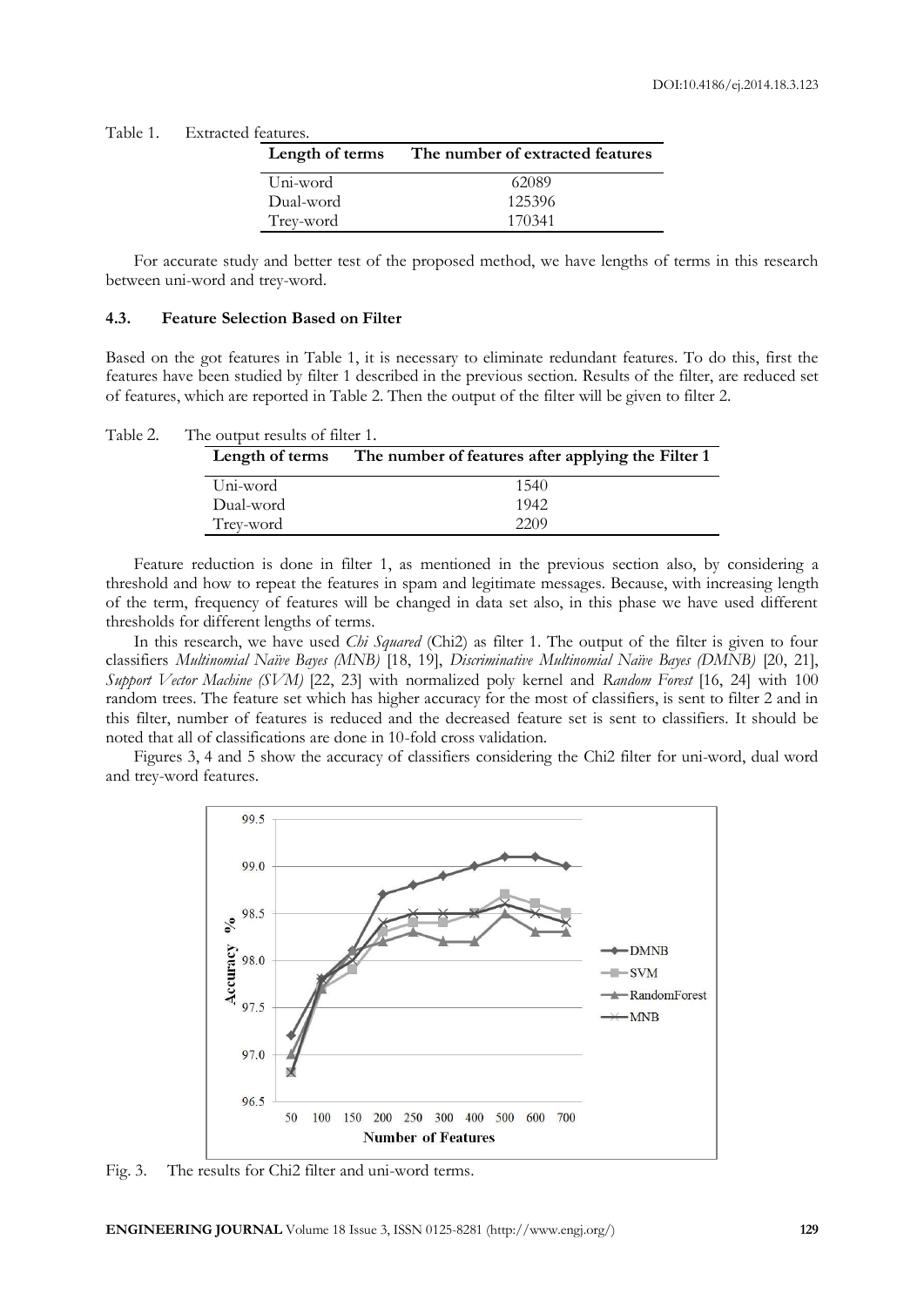

Fig. 4. The results for Chi2 filter and dual-word terms.



Fig. 5. The results for Chi2 filter and trey-word terms.

After applying the Chi2 filter, the set of best features that are capable to produce the highest accuracy is shown in Table 3.

Table 3. The number of optimal features.

| Length of terms | Chi2 |
|-----------------|------|
| Uni-word        | 500  |
| Dual-word       | 500  |
| Trey-word       | 40O  |

The number of optimal features which are shown in Table 3, is based on best output results for the feature selection algorithm and the specific terms. When we use uni-word features, classifiers show higher accuracy; this represents that uni-word terms have higher power for classification. By identifying the appropriate feature set at this phase, the new feature set is sent to filter 2 for finding the final optimal feature set.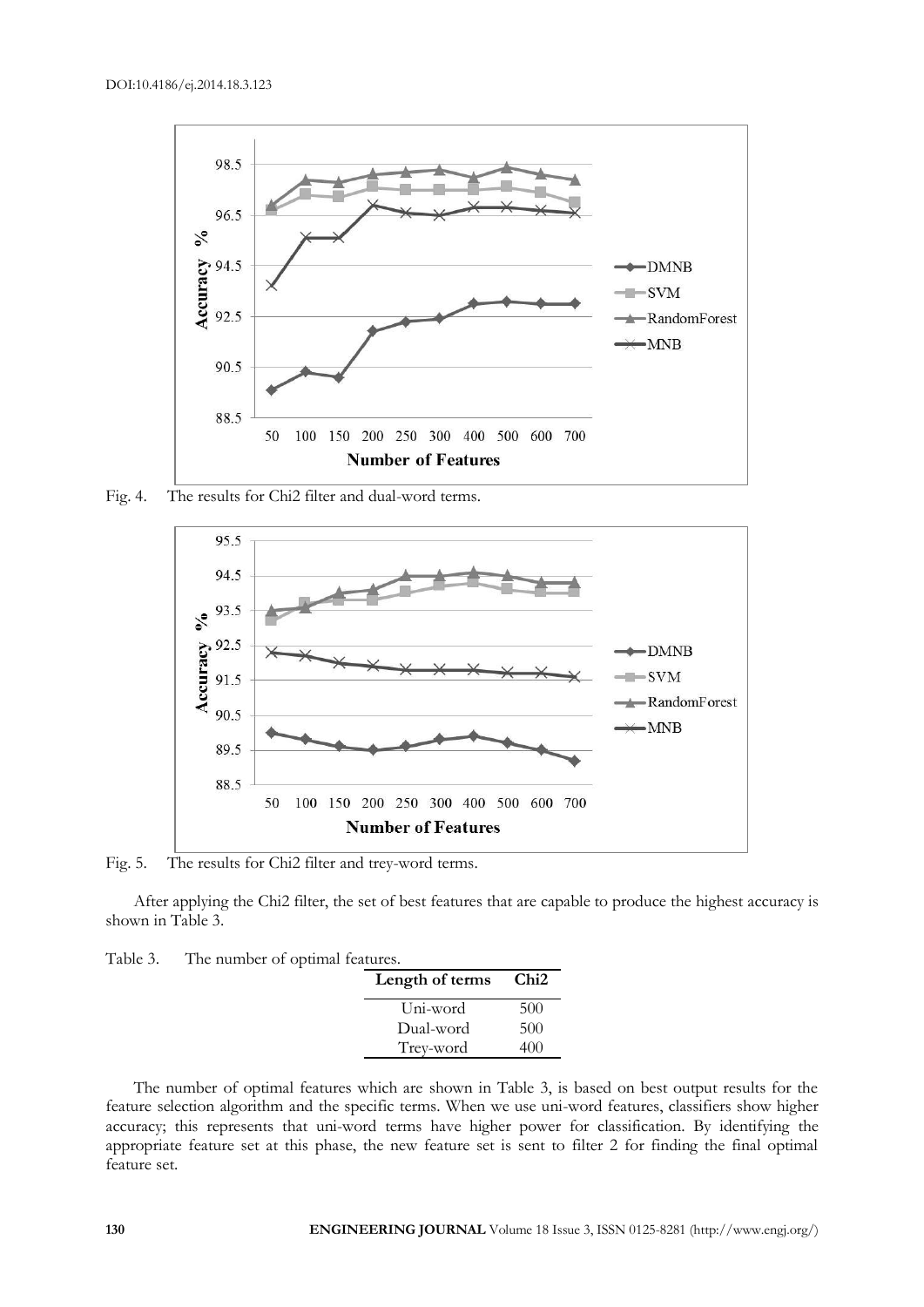# **4.4. Feature Selection by Applying Wrapper**

In filter 2 and by applying wrapper model, we find the final feature set. In this phase, we have used Random Tree for wrapper and the results are compared. Table 4 represents the number of final features.

Table 4. The number of final selected features by applying Random Tree for wrapper**.**

| Length of terms | Chi2 |
|-----------------|------|
| Uni-word        | 28   |
| Dual-word       | 32   |
| Trey-word       | 21   |

According to the above table, after applying filter 2, the number of final optimal selected features in all of cases is different by the case that only filter 1 was applied.

#### **4.5. The Output Results of the Proposed Method**

In this system, uni-word features produced better results. The accuracy of this hybrid feature selection method for all of four studied classifiers is shown in Table 5, with time of classification.

|  | Classifier    |       | Accuracy $(\%)$ Time of Classification (s) |
|--|---------------|-------|--------------------------------------------|
|  | <b>DMNB</b>   | 98.24 | 1.02                                       |
|  | <b>SVM</b>    | 98.69 | 9.93                                       |
|  | Random Forest | 98.62 | 24.43                                      |
|  | MNB           | 98.44 | 0.95                                       |

We consider the case which has most accuracy and precision on messages diagnosis, as proposed method and the output results are shown in Table 6.

| Table 6. The output results of proposed method. |       |                                                                     |      |      |  |      |
|-------------------------------------------------|-------|---------------------------------------------------------------------|------|------|--|------|
|                                                 |       | Classifier Accuracy (%) Precision (%) Recall (%) F1 (%) FP Time (s) |      |      |  |      |
| SVM                                             | 98.69 | 98.7                                                                | 98.7 | 98.7 |  | 9.93 |

According to the Table 6, Recall parameter for proposed method is equal to 99.7%, that represents a few number of spams which have been wrongly diagnosed as legitimates, and the Precision parameter is equal to 99.7%, that represents a few number of legitimates which have been wrongly diagnosed as spams. False Positive (FP) parameter is equal to 8, which represents only 8 messages of 2412 legitimate messages have been wrongly diagnosed as spams. By considering output results, it can be seen that proposed method is shown very good performance.

## **4.6. Performance Comparison of the Proposed Method with Other References**

In Table 7, the proposed method is compared with all of above-mentioned methods (told in section 2), using accuracy parameter.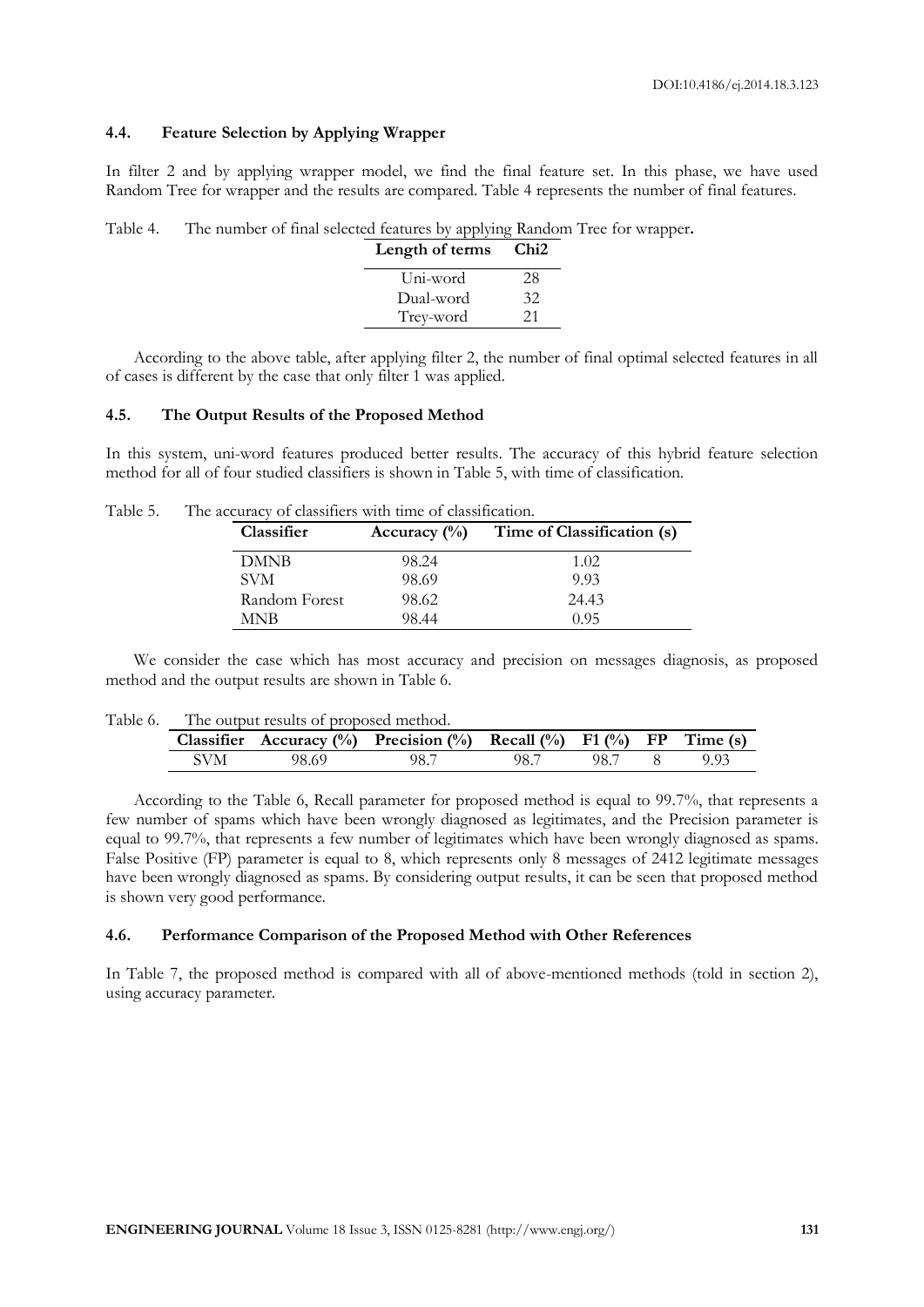|                          | Accuracy (%) |
|--------------------------|--------------|
| Proposed Method          | 98.69        |
| Reference [6]            | 96.80        |
| Reference <sup>[7]</sup> | 94.40        |
| Reference <sup>[8]</sup> | 95.42        |
| Reference [9]            | 98.30        |
| Reference [10]           | 97.06        |
| Reference [11]           | 98.60        |
| Reference [12]           | 97.17        |

Table 7. Comparison of the proposed method based on accuracy parameter.

In Table 8, the proposed method is compared with some other methods, using different parameters. Notice that, the training and testing data set of all of following references, all similar to our dataset. It means that all of them have used LingSpam data set on training and testing phases, same to us.

|                                | Accuracy $\binom{0}{0}$ | Precision $(\%)$ | Recall $(\% )$ |
|--------------------------------|-------------------------|------------------|----------------|
| Proposed Method                | 98.69                   | 98.7             | 98.7           |
| Reference [6]<br>Reference [7] | 96.80<br>94.40          | 93.73<br>91.1    | 98.1<br>97.6   |
| Reference [8]                  | 95.42                   | 94.95            | 91.43          |
| Reference [9]                  | 98.30                   | 98.3             | 98.3           |

Table 8. Comparison of the proposed method based on different parameters.

Amount of difference between proposed method and other references is compared, and amount of performance improvement is shown in Table 9.

|               | Amount of<br>accuracy         | Amount of<br>precision       | Amount of<br>recall           |
|---------------|-------------------------------|------------------------------|-------------------------------|
|               | improvement<br>$\binom{0}{0}$ | improvement<br>$\frac{1}{2}$ | improvement<br>$\binom{0}{0}$ |
| Reference [6] | $+1.89$                       | $+4.97$                      | $+0.6$                        |
| Reference [7] | $+4.29$                       | $+7.6$                       | $+1.1$                        |
| Reference [8] | $+3.27$                       | $+3.75$                      | $+7.27$                       |
| Reference [9] | $+0.39$                       | $+0.4$                       | $+0.4$                        |

# **5. Conclusions and future works**

The purpose of this paper is designing and presenting a machine learning system to increase the performance for automatic diagnosing and filtering spam messages from legitimate messages.

First, we attempted to separate and to extract uni-word, dual-word and trey-word terms by considering the body of text messages. These terms are the features which messages can be judged by them, at next phases. For Appropriate judgment about a message, we should select the best features among all of extracted features; so, in continue, we enter the next phase called Feature Selection, which is done by two filters. In filter 1, after eliminating the stop words which are not effective and tokenizing the words, we calculated the frequencies of each features in spam and legitimate message categories, then we deleted the features which have repeated lower than a threshold. In filter 2, we selected optimal set among reduced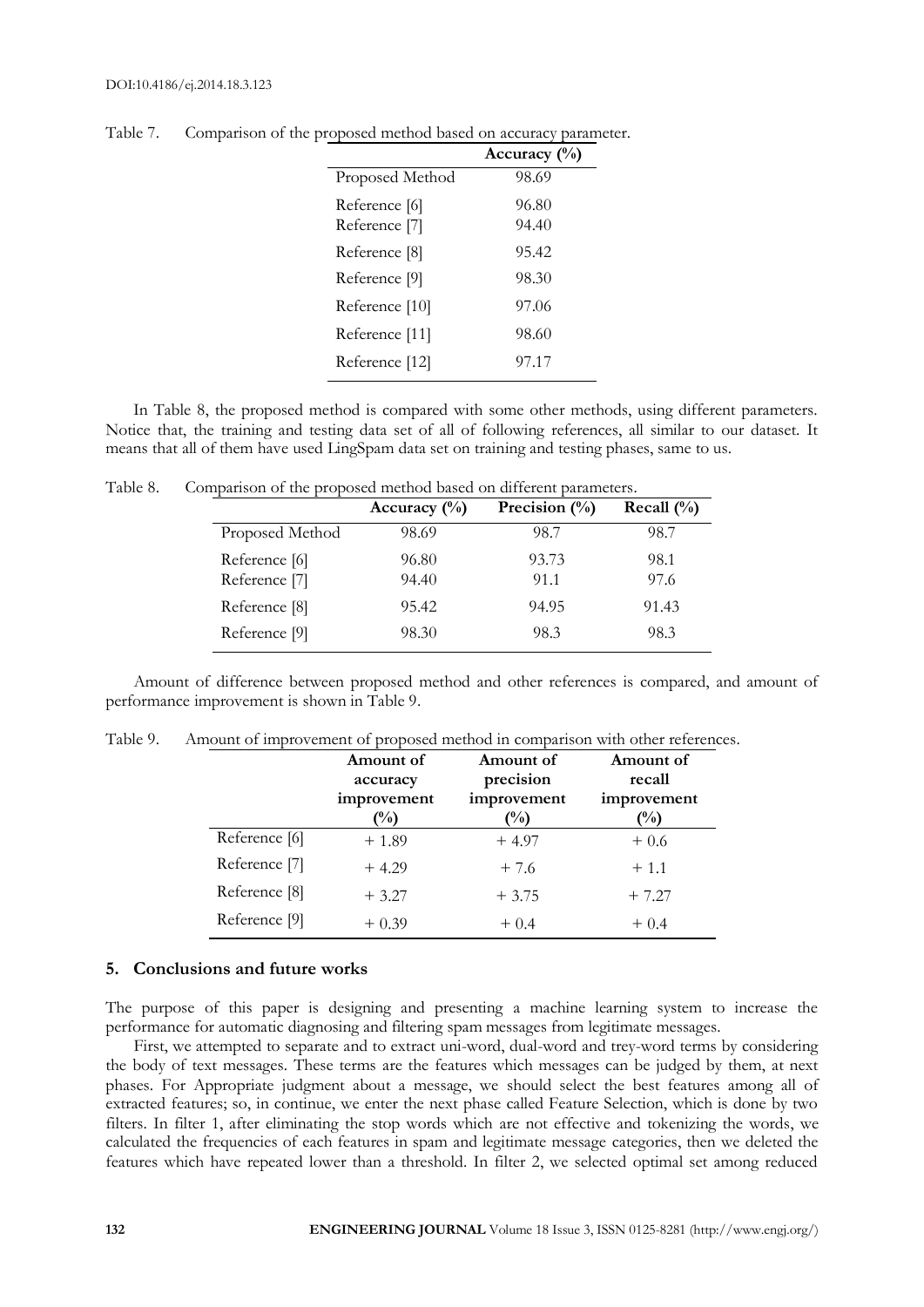feature set, using learning algorithms (the combination of filter and wrapper). The performance of used classifiers is one of parameters which help in selecting optimal subset.

Output results of each classifiers and feature selection approaches which used in this paper, was noted in section 4, the performance of designed system was evaluated, the best design was selected and it was compared considering different parameters. Finally, what can be concluded about the designed system, it is that the combination of filter and wrapper methods in feature selection and the use of appropriate classifier can has very good performance in data mining issues.

For future work we will focus on Ontology. The combination of semantic ontologies in feature selection phase can be used to improve classifier performance. In this paper, we used body of messages for decision making; we can use another characteristic like Sender address, Recipient address and Size of message also. And also we can generalize our proposed method on another data sets used for spam filtering (like multi-language datasets), and another data sets used for another topics based on text processing (like web classification) and finally we can test them and observe the results.

# **References**

- [1] I. Androutsopoulos, J. Koutsias, K. V. Chandrinos, and C. D. Spyropoulos, "An experimental comparison of naive Bayesian and keyword-based anti-spam filtering with personal e-mail messages," in *Proceedings of the 23rd annual international ACM SIGIR conference on Research and Development in Information Retrieval*, New York, NY, USA, 2000, pp. 160-167.
- [2] Spam Abuse Corporation. [Online]. Available: http://spam.abuse.net/overview/whatisspam.shtml [Accessed: 2013].
- [3] K. Tretyakov, "Machine learning techniques in spam filtering," in *Data Mining Problem-Oriented Seminar*, 2004, pp. 62-79.
- [4] T. S. Guzella and W. M. Cominhas, "A review of machine learning approaches to spam filtering," *Expert Systems with Applications*, vol. 36, pp. 10206-10222, 2009.
- [5] E. Blanzieri and A. Bryl, "A survey of learning-based techniques of email spam filtering," *Artificial Intelligence Review*, 2008 March, vol. 29, no. 1, pp. 63-92, Mar. 2008.
- [6] Y. Zhu and Y. Tan, "A local-concentration-based feature extraction approach for spam filtering," *IEEE Transactions on Information Forencics and Security*, vol. 6, pp. 486-497, Jun. 2011.
- [7] M. Besavaraju and R. Prabhakar, "A novel method of spam mail detection using text based clustering approach," *International Journal of Computer Applications (IJCA)*, vol. 5, pp. 15-25, Aug. 2010.
- [8] E. Michelakis, I. Androutsopoulos, G. Paliouras, G. Sakkis, and P. Stamatopoulos, "Filtron: A learning-based anti-spam filter," in *Proceedings on First Conference on Email and Anti-Spam (CEAS)*, California, USA, Jul. 2004.
- [9] A. Beiranvand, A. Osareh, and B. Shadgar, "Spam filtering by using a compound method of feature selection," *Journal of Academic and Applied Studies (JAAS)*, vol. 2, pp. 25-31, Mar. 2012.
- [10] I. Androutsopoulos, J. Koutsias, K. V. Chandrinos, G. Paliouras, and C. D. Spyropoulos, "An evaluation of naïve bayesian anti-spam filtering," in *Proceedings of the Workshop on Machine Learning in the New Information Age, 11th European Conference on Machine Learning*, Barcelona, Spain, Jun. 2000, pp. 9-17.
- [11] C. H. Li and J. X. Huang, "Spam filtering using semantic similarity approach and adaptive BPNN," *Neurocomputing*, vol. 92, pp. 88–97, Sept. 2012.
- [12] Y. Zhou, M. S. Mulekar, and P. Nerellapalli, "Adaptive spam filtering using dynamic feature spaces," in *Proceedings of the 17th IEEE International Conference on Tools with Artificial Intelligence*, Hong Kong, Washington, DC, USA, 2005, pp. 302-309.
- [13] M. Chang and C. K. Poon, "Using phrases as features in email classification," *The Journal of Systems and Software*, vol. 82, pp. 1036-1045, Jun. 2009.
- [14] X. Geng, T. Y. Liu, T. Qin, and H. Li, "Feature selection for ranking," in *Proceedings of the 30th Annual International ACM SIGIR Conference on Research and Development in Information Retrieval*, New York, NY, USA, 2007, pp. 407-414.
- [15] H. Liu and R. Setiono, "Chi2: Feature selection and discretization of numeric attributes," in *Proceedings of the IEEE 7th International Conference on Tools with Artificial Intelligence*, Washington, DC, USA, 5-8 Nov. 1995, pp. 388-391.
- [16] L. Breiman, "Random forests," *Journal of Machine Learning*, vol. 45, pp. 5-32, Oct. 2001.
- [17] LingSpam Public Corpus. [Online]. Available: http://www.aueb.gr/users/ion/publications.html [Accessed: 2013].

**ENGINEERING JOURNAL** Volume 18 Issue 3, ISSN 0125-8281 (http://www.engj.org/) **133**